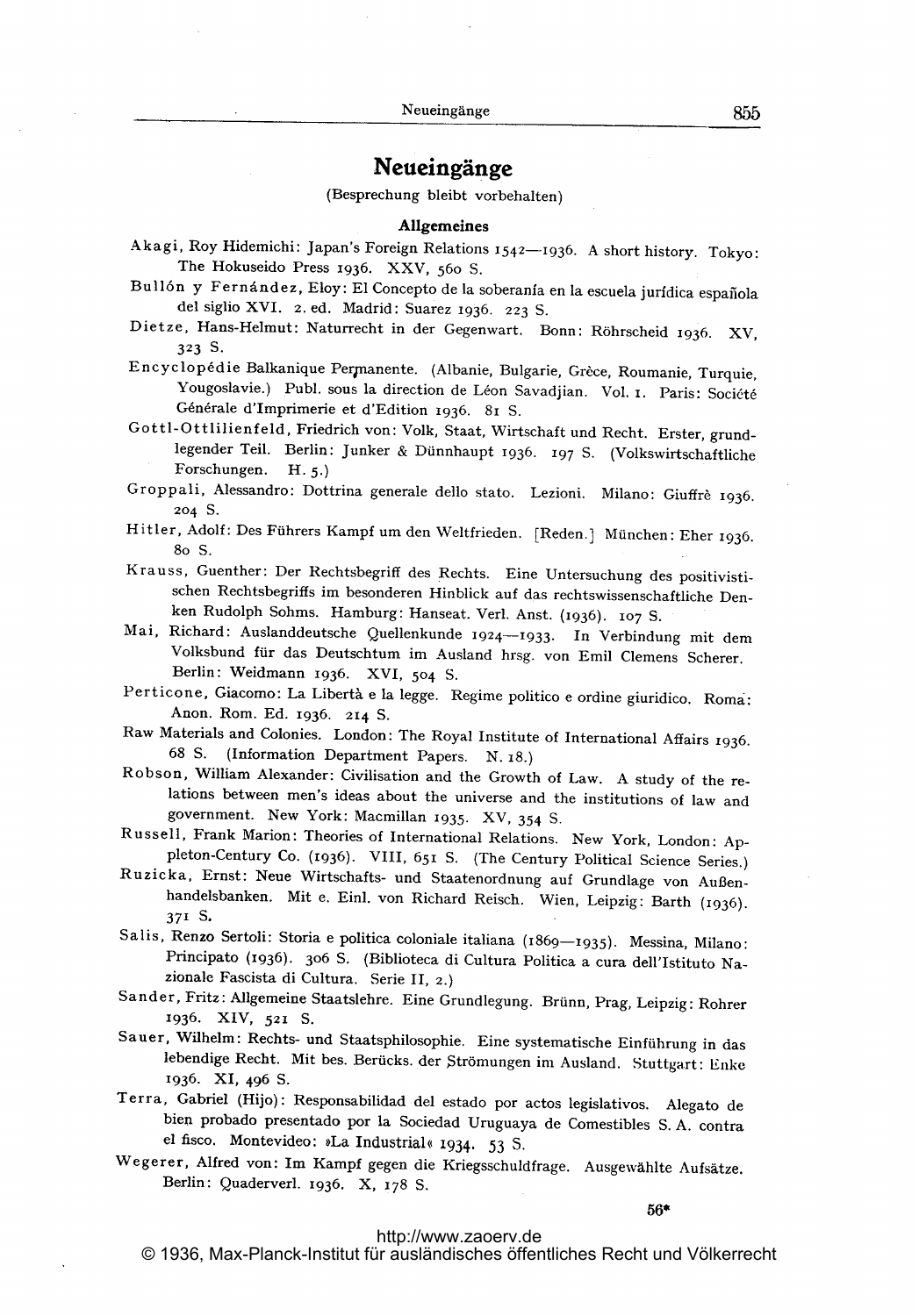Yung Chi Hoe: The Origin of Parliamentary Sovereignty or \*Mixed \* Monarchy being a study of the political implications of Calvinism and Bodinism, from the midsixteenth to the mid- seventeenth century, chiefly in France and England. Shanghai: The Commercial Press 1935. XIV, 377 S.

#### Valkerrecht

A l var, M. F.: La gran Obra internacional de la Sociedad de Las Naciones. Palabras de Salvador de Madariaga. Madrid: Yagües (1936). 182 S.

Auberson, Jacques: Etude sur le régime juridique des étrangers en Ethiopie. Annemasse: Rosnoblet 1936. 212 S. Genève: Thèse de droit, le 25 janvier 1936.

Cronistoria documentata della guerra marittima 1915-1918. Gli Avvenimenti della guerra nei riflessi delta legislazione marittima. V61.1. 2. Roma: Ufficio del Capo di Stato Maggiore delta R. Marina 1930-1935. <sup>2</sup> Bde. (Ufficio del Capo di Stato Maggiore della R. Marina Ufficio Storico. -- Ufficio Storico, della R. Marina.)

- daggiore della R. Marina Unicio Storico. Unicio Steffe Steffe III.<br>L. Periodo della neutralità agosto 1914 maggio 1915. (Comp. da Gennaro Laghezza.)
- 2. Periodo dal 24 maggio 1915 at <sup>31</sup> dicembre 1915.

Balossini, Cajo Enrico: L'Elemento giuridico nelle relazioni internazionali. Novara: Cattaneo (1935). 56 S.

Balossini, Cajo Enrico: Fine dell'appartenenza alla Società delle Nazioni. Torino: Giappichelli 1936. 75 S.

Beelitz, Helmut: Der Werdegang und Wandel der Luftschiflverwendung im Seekrieg. Düsseldorf: Nolte 1936. XI, 116 S. Heidelberg, Phil. Diss. vom 4.4. 1935.

Berger, Werner: Die politisch-militarischen Pakte der Nachkriegszeit im Wortlaut. In Vbers. hrsg. Erlangen: Palm & Enke 1936. VIII, 166 S.

Boutant, C.-A.: Les Mandats internationaux. Paris: Sirey 1936. VIII, 255 S-

Quadri, Alessandra: La Cittadinanza della donna maritata. Perugia, Venezia: »La Nuova Italia« (1929). 172 S. (Biblioteca giuridica.)

Broedrich, Immo: Die Organisation der deutschen Hoheitsverwaltung in Kurland während des Weltkrieges und ihre Rechtsgrundlagen. Leipzig: Noske 1936. X, 73 S. (Abhandlungen des Instituts ffir Politik, auslandisches 6ffentliches Recht und Völkerrecht an der Universität Leipzig. H. 46.)

<sup>11</sup> Canale di Suez nella storia, nell'economia, net diritto. A cura dell'ufficio studi dell' Istituto per gli Studi di Politica Internazionale. Milano: Istituto per gli Studi di Politica Internazionale (1935). 102 S.

Cansacchi, Giorgio: L'Occupazione dei mari costieri. Critica di una dottrina di diritto internazionale. Torina: Giappichelli 1936. VII, 261 S.

- Cansacchi, Giorgio: La Personalità di diritto internazionale del S. M. O. Gerosolimitano Detto di Malta. Roma: Bibl. de »Il Diritto Ecclesiastico« 1936. 32 S. S. A. aus: 11 Diritto Ecclesiastico. Anno 47, 3-4. 1936.
- Cruickshank, Fee Earl: Morocco at the Parting of the Ways. The story of native protection to 1885. Philadelphia: Univ. of Pennsylvania Press, London: Milford 1935. XXV, 238 S.
- Dietz, Peter: Geistige Abrüstung mit einem Anhang der wichtigsten Dokumente. (Kassel: A.-G. für Druck. u. Verl. 1935-) <sup>173</sup> S. Göttingen, Iur. Diss. vom 22. Il. 1935.
- Graham, Malbone Watson: The Diplomatic Recognition of the Border States. Part. 1. Finland. Berkeley Cal.: Univ. of California Press 1935. VII, 81-230 S. (Publications of the University of California at Los Angeles in Social Sciences. V01. 3, N. 2.)

Great Britain and Egypt 1914-1936. London: The Royal Institute of International Affairs 1936. 67 S. (Information Department Papers. N. ig.)

<http://www.zaoerv.de>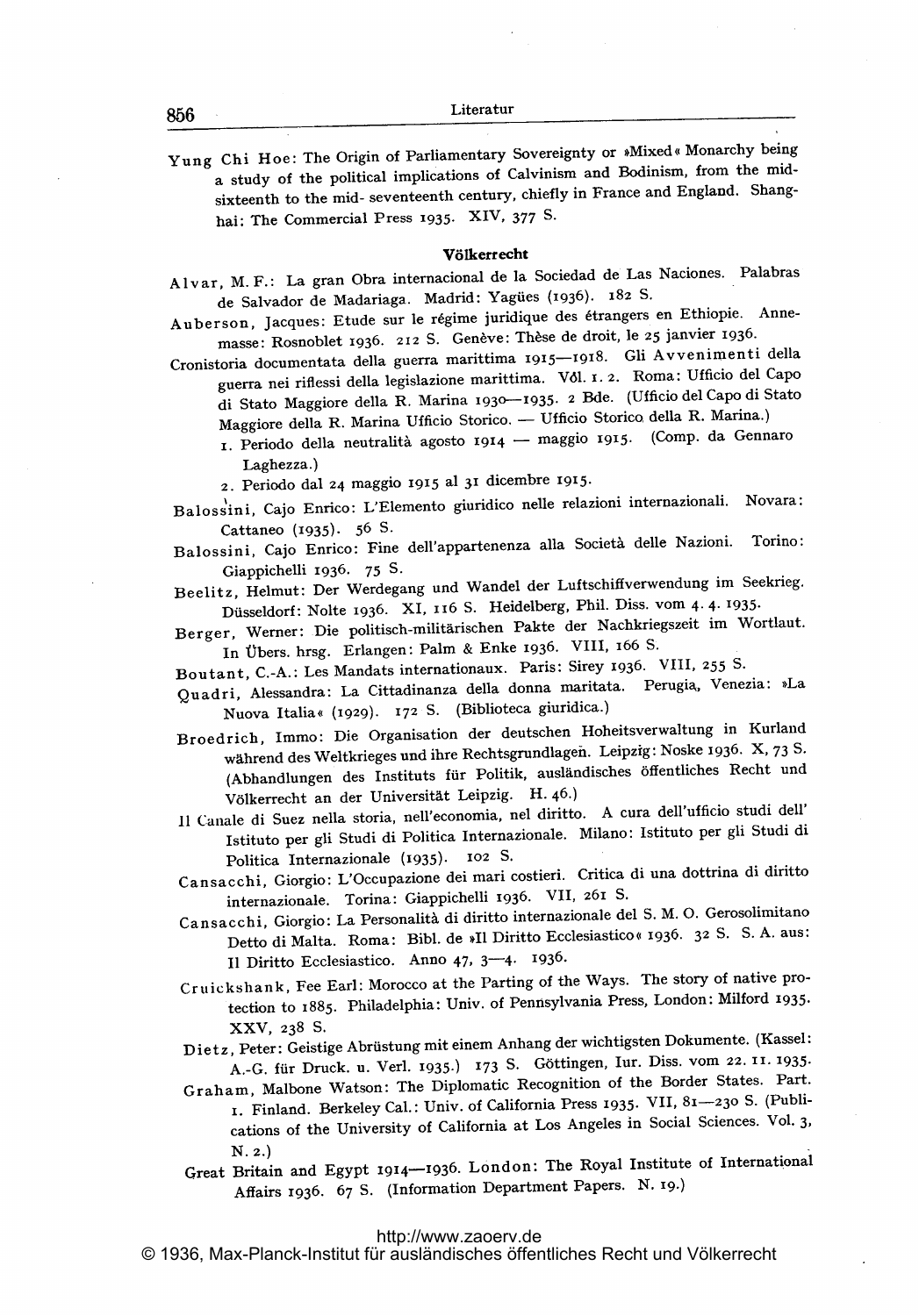- Haemmerlé, Jean: La Coutume en droit des gens d'après la jurisprudence de la C. P. J. I. Paris: Sirey 1936. 236 S.
- Heller, Simon: Die irische Gesandtschaft in Berlin. Ein Beitrag zum Problem der völkerrechtlichen Stellung der Dominien. Dresden: Risse-Verl. 1935. V, 100 S. Leipzig, Iur. Diss. (1935).
- Justice and Equity in the International Sphere by Norman Bentwich [a. o.]. Pref. by Harold Temperley. London: Constable 1936. X, 59 S. (The New Commonwealth Institute Monographs. Series B, N. I.)
- Kleintjes, Ph.: Inleiding tot het volkenrecht. Haarlem: Bohn 1936. VIII, 216 S. (Volksuniversiteits Bibliotheek. 67.)
- Neutrality, its History, Economics and Law. Prepared under the auspices of the Columbia University Council for Research in the Sciences. Vol. 1—4. New York: Morningside Heights, Columbia Univ. Press 1935-1936. 4 Bde.
	- 1. Jessup, Philip Caryl and Francis Deak: The Origins. 1935.
	- 2. Phillips, Walter Alison and Arthur H. Reede: The Napoleonic Period. 1936.
	- 3. Turlington, Edgar: The World War Period. 1936.

4. Jessup, Philip Caryl: Today and tomorrow. 1936.

- Oehme, Alfred Hans: Die Wandlung der rechtlichen Stellung Ägyptens im Britischen Reich. Leipzig: Noske 1936. IX, 88 S. (Abhandlungen des Instituts für Politik, ausländisches öffentliches Recht und Völkerrecht an der Universität Leipzig. H. 47.)
- Pașșalega, Dem.: Revizuirca tratatelor. (Studiu juridic asupra forței obligatorii a tratatelor internaționale.) Ramuri/Craiova: 1934. 126 S. [Rumänisch:] Revision der Verträge. Rechtliche Studie über die verbindliche Kraft der völkerrechtlichen Verträge.
- Petroff, Thomas: Les Minorités nationales en Europe Centrale et Orientale. Paris: Domat-Montchrestien 1935. 224 S. Paris, Thèse de droit, le 1<sup>er</sup> juin 1935.
- Raguso, Stefano: Storia e diretto contro le sanzioni. Firenze: Le Monnier 1936. VIII, 83 S.
- Rauchhaupt, Fr. W. von: Völkerrecht. München, Leipzig: Voglrieder 1936. 150 S. (Leitfaden der Rechtslehre. Bd 30.)
- Richter, Otmar: Wirtschaft und deutsche Minderheit in Siebenbürgen. o. O. [1935]. 166 S. Köln, Diss. rer. oec. vom 14. 2. 1935.
- Schwarzenberger, Georg: The League of Nations and World Order. A treatise on the principle of universality in the theory and practice of the League of Nations. Pref. by H. A. Smith. London: Constable 1936. XVII, 191 S. (The New Commonwealth Institute Monographs. Series A, N. 3.)
- Selsam, John Paul: The Attempts to Form an Anglo-French Alliance 1919-1924. Philadelphia: Univ. of Pennsylvania Press, (London: Milford) 1936. X, 85 S.
- Spitaler, Armin: Das Doppelbesteuerungsproblem bei den direkten Steuern. Reichenberg: Stiepel 1936. XVI, 678 S.
- Meuvret, Jean: Le Territoire de Memel et la politique européenne. Paris: Hartmann 1936. 86 S. (Publications du Centre d'Etudes de Politique Etrangère. Section d'Information. N. I.)
- Statsraadets Forhandlinger om Danmarks Udenrigspolitik 1863-1879. Uddrag af statsraadsprotokollerne. Paa Udenrigsministeriets foranledning og paa Carlsbergfondets bekostning udg. af Aage Friis. København: Levin & Munksgaard 1936. 447 S.
- Sworakowski, Witold: Międzynarodowe zobowiązania mniejszościowe polski. Komentarz do art. 12-go Małego Traktatu Wersalskiego. Z przedmowa Juljana Makowskiego. Warszawa: Hoesick 1935. 232 S. (Instytut Badań Spraw Narodowościowych.) (Biblioteka Narodowcściowa.) [Polnisch:] Die völkerrechtliche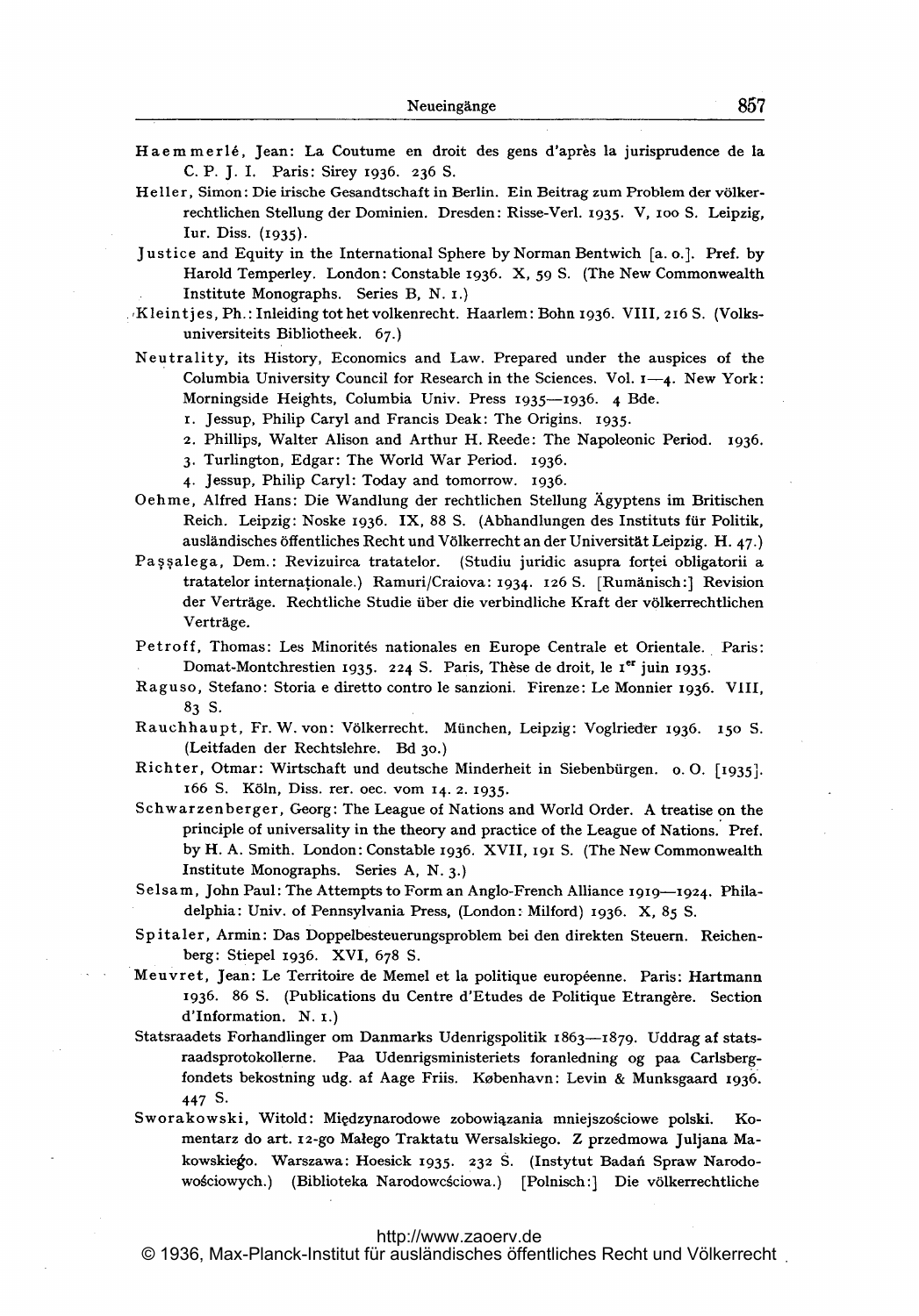Verpflichtung Polens in bezug auf Minderheiten. Kommentar zum Art. <sup>12</sup> des Kleinen Versailler Vertrages. Mit Vorw. von j. Makowski.

- Tombs, Laurence C.: International Organization in European Air Transport. New Jersey: Quinn & Boden 1936. XX, 219 S. Genève, Thèse de droit, le 13 juillet 1935
- Woolf, Leonard: The League and Abyssinia. London: Hogarth Press 1936. <sup>35</sup> S. (Day to Day Pamphlets.  $N. 31.$ )
- Wou, P.: La Vérité sur la Mandchourie. Préf. de Ch. Rousseau. Avec une carte hors texte. Paris: Pedone 1936. X, 291 S.
- Wright, C. P.: The St. Lawrence Deep Waterway. A Canadian Appraisal. Toronto: Macmillan Co. of Canada 1935. XX, 450 S.
- Zancla, Placido: Osservazioni sulla »sede di fatto del rapporto« in tema di diritto internazionale privato. Messina: Tip. ditta D'Amico 1936. <sup>24</sup> S. S. A. aus: Atti della Reale Accademia Peloritana. Vol. 38, Fas. 1-2. 1936.
- Zeeman, J. H.: De Kustvaart in Nederlandsch-Indië, beschouwd in verband met het Londensch Tractaat van <sup>17</sup> maart 1824. Amsterdam: Bussy 1936. X, <sup>152</sup> S.

## Landesrecht

### Rechtsvergleichung.

- Bonnard, Roger: Le Contrôle juridictionnel de l'administration. Etude de droit administratif comparé. Paris: Delagrave 1934. 266 S. (Bibliothèque de l'Institut International de Droit Public. 6.)
- Sommariva, Luis H.: La Intervencion federal argentina comparada con la norteamericana y la suiza. Buenos Aires: El Ateneo 1935. <sup>72</sup> S.

#### Deutsches Reich

- <sup>j</sup> <sup>a</sup> <sup>h</sup> <sup>r</sup> <sup>b</sup> <sup>u</sup> <sup>c</sup> <sup>h</sup> des Deutschen Rechtsstandes. Hrsg. vom Bund Nat.-Soz. Deutscher <sup>j</sup> uristen. Berlin: Deutscher Rechtsverl. 1936. IX, 330 S.
- Koellreutter, Otto: Grundfragen unserer Volks- und Staatsgestaltung. Berlin: junker & Dünnhaupt 1936. 32 S. (Schriften der Deutschen Hochschule für Politik. I, H. 19.)
- Mueller, Gerhard: Die Parteigerichtsbarkeit der NSDAP. Wesen und Aufgabe. Ihr Verhiltnis. zur kirchlichen, militarischen und Beamtengerichtsbarkeit. Bottrop i. W.: Postberg 1935. 56 S. Heidelberg, Iur. Diss. vom 12. 4. 1935.
- Mueller, Hans Martin: Ständische Ehrengerichtsbarkeit. Stuttgart, Berlin: Kohlhammer 1936. VII, 54 S.
- Nord, Reinhold: Die deutsche Heeresverfassung nach den Gewaltfrieden von Tilsit und Versailles (1806-1935). Berlin: Vahlen 1936. V, 87 S. (Wehrrechtliche Abhandlungen. H. 2.)
- Riedl, Karl: Die Rechtsstellung der Länder nach dem Neuaufbaugesetz vom 30. Januar 1934. Würzburg: Mayr 1935. 82 S. Würzburg, Iur. Diss. 1935.
- Weidemann, Johannes: Die Aufsicht des Staates über die Gemeinden. München: Eher 1936. 91 S. (Schriften zur deutschen Gemeindepolitik. Bd 2.)

#### Britisches Reich

- Encyclopaedia. of the General Acts and Codes of India. Under the general editorship of Sir Tej Bahadur Sapru. Vol. 1. 2. Calcutta, Bombay, Madras: Butterworth 1935-1936. 2 Bde.
- Grinberg-Vinaver, S.: Le R61e judiciaire de la Chambre des Lords. Paris: Rousseau 1936. 195 S. (Collection d'études théoriques et pratiques de droit étranger, de droit comparé et de droit international. 39 (20).) (Publications de l'Institut de Droit Comparé de Université de Paris. Série 1.)

## <http://www.zaoerv.de>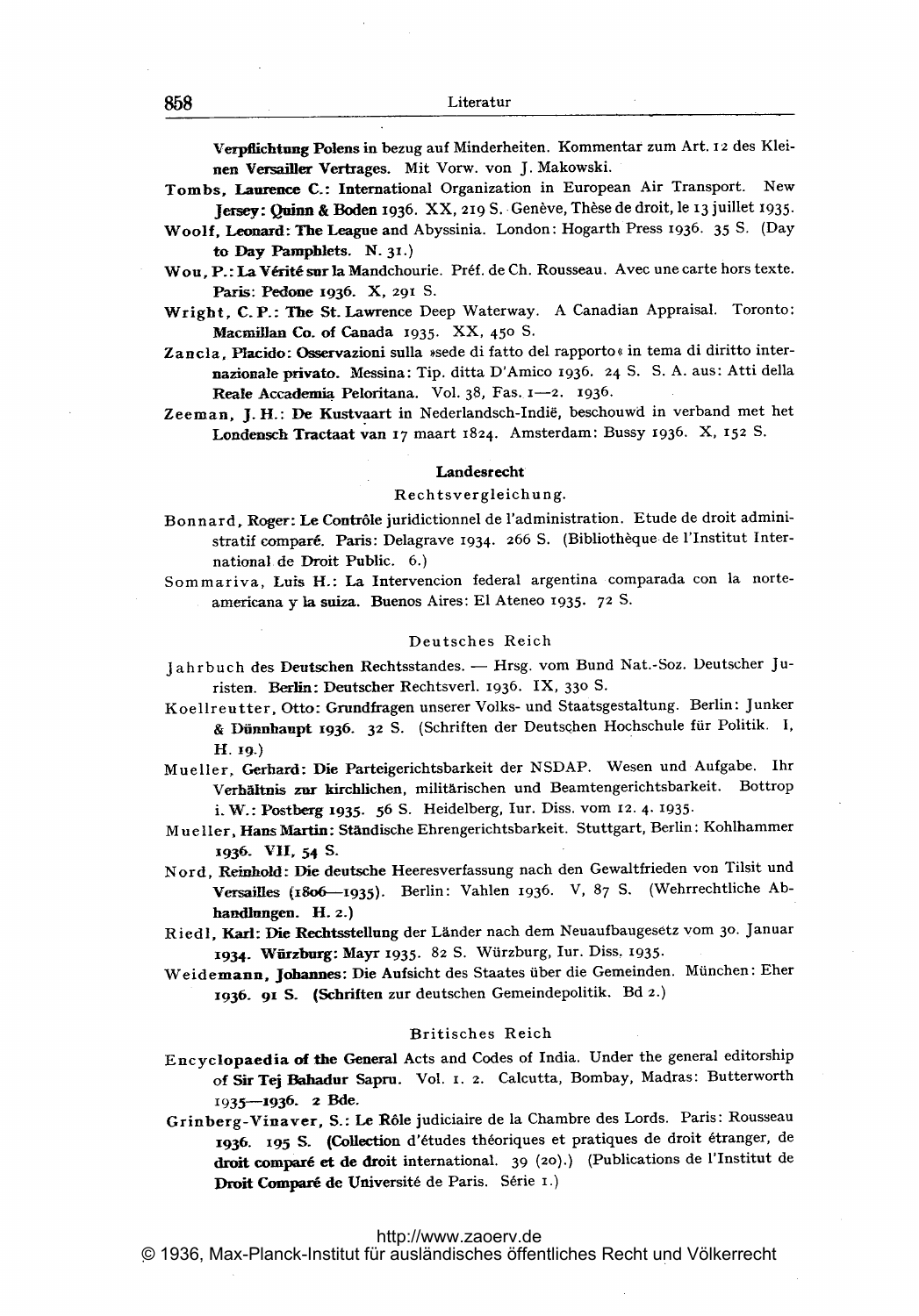- Jauncey, Leslie C.: The Story of Conscription in Australia. London: Allen & Unwin (1935). X, 365 S.
- Keith, Arthur Berriedale: A Constitutional History of India 1600-1935. London: Methuen (1936). XIV, 536 S.

# Sonstige europäische Staaten

Andersen, Poul: Dansk Forvaltningsret. Almindelige emner. Kjøbenhavn: Busck (1936). XIII, 488 S.

Zangara, Vincenzo: Il Partito e lo stato. Catania: Studio Edit. Moderno 1935. 277 S.

- Jagusz, Stanislas: Les Questions agraires en Pologne. Pref. de Jean Lescure. Paris: Libr. Technique et Economique [1936]. 230 S.
- Komarnicki, Wacław: Ustrój państwowy Polski współczesnej. Część 1. Ewolucja ustroiowa Polski wspölczesnej. Wilno: (Gebethner & Wolf) 1936- 176 S. (Polnisch:) Die Verfassung des jetzigen Polens. T. i. Das Werden der Verfassung des heutigen Polens.
- Znamierowski, Czesław: Konstytucja stycznicwa i ordynacja wyborcza. Warszawa: »Nasza Księgarnia« 1935. 290 S. (Polnisch:) Die Januar-Verfassung und die Wahlordnung.
- Sundberg, Halvar G. F.: Kommunalrätt. Allmänna Delen. H. 1. 2. Stockholm: Norstedt (1936). VIII, XVIII, 507 S.
- Aleala-Zamora, Niceto: Los Delectos de la Constitucion de 1931- Madrid: Espinosa 1936. 224 S.
- Ziegler, Heinz Otto: Die berufliche und soziale Gliederung der Bevölkerung in der Tschechoslowakei. Brünn, Prag, Leipzig, Wien: Rohrer 1936. 6, 239 S., 43 Übersichten. (Rechts- und staatswissenschaftliche Abhandlungen. H. 10.)

# Vereinigte Staaten von Amerika

Krieger, Heinrich: Das Rassenrecht in den Vereinigten Staaten. Berlin: Junker & Dünnhaupt 1936. 361 S. (Neue deutsche Forschungen. Bd 73. - Abt. Staats-, Verwaltungs-, Kirchen-, Völkerrecht und Staatstheorie. Bd 6.)

# "'Sonstige außereuropäische Staaten

- Castro, Araujo: A nova Constituição brasileira. (2. ed.) Rio de Janeiro: Preitas Bastos 1936. VII, 632 S.
- Cruchaga, Ossa Alberto: Jurisprudencia de la cancillaría chilena hasta 1865, año de la muerte de Don Andrés Bello. (Publ. del Ministerio de Relaciones Exteriores.) Santiago de Chile: Impr. Chile 1935. 688 S.
- Ruiz y Gomez, Julian M.: Principios generales de derecho administrativo. El personal de la administracion publica. Exposicion doctrinal y de derecho positivo y jurisprudencia cubanos. Habana: »Cultural 1935. 529 S. (Biblioteca de la »Revista Cubana de Derecho«. Serie A., T. 5.)
- Ponte Dominguez, Francesco J.: Estudio sintético de la constitucion politica de los Estados Unidos Mexicanos. (Obra premida por la embajada de Mexico en Cuba.) La Habana: Molina 1935. <sup>151</sup> S.